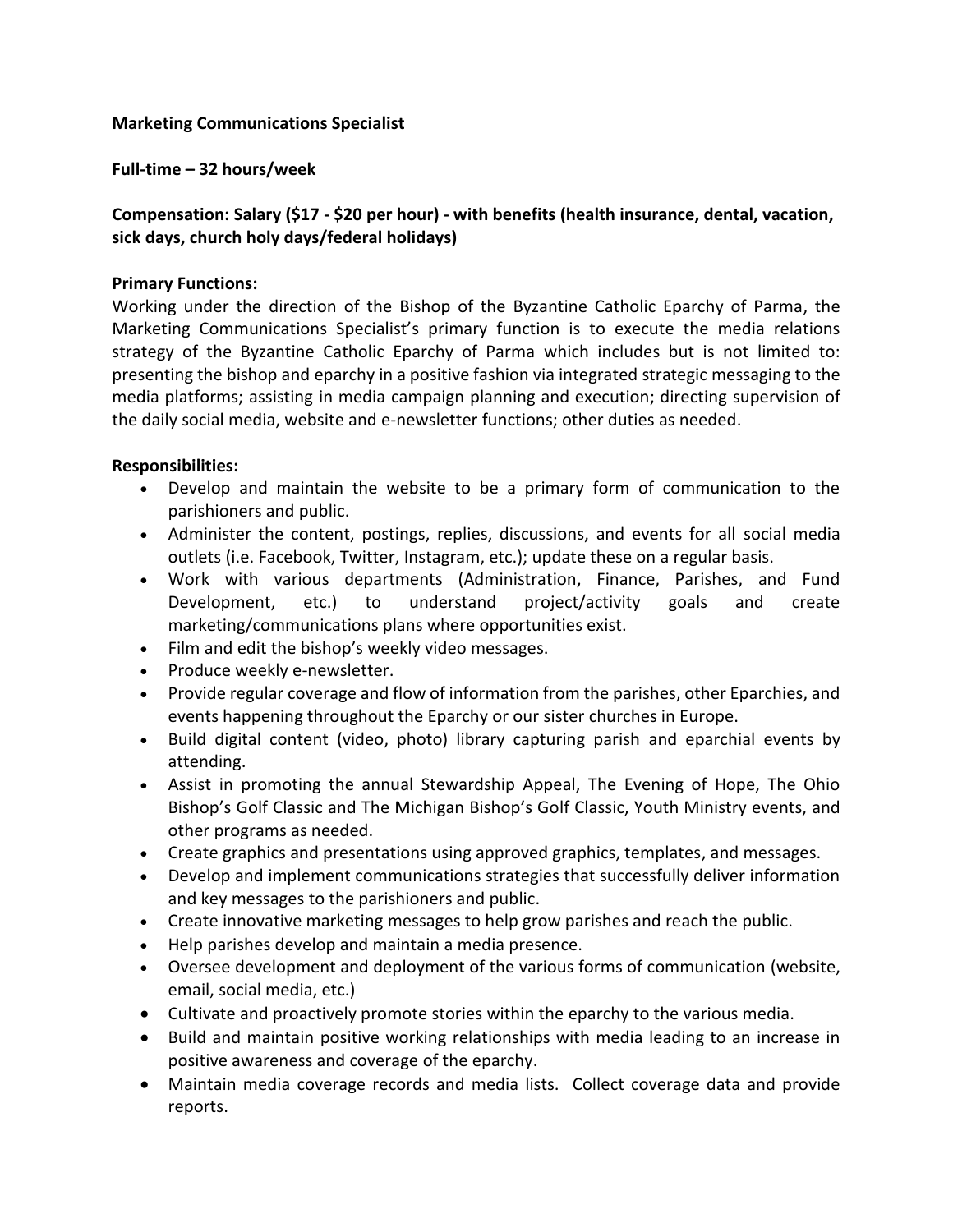- Write timely press releases to promote positive activities within the eparchy, as well as assisting in drafting press releases on sensitive topics.
- Produce radio and television announcements as needed and handle the scheduling of the bishop's appearance on programs such as AM 1260 The Rock, etc.
- Assist in the production of media with Logos TV.
- Keep internal Chancery directory updated.
- Represent and promote the Eparchy at events in the local community.
- Design and maintain printed materials and other items to be offered either for purchase or as promotional/evangelization tools.
- Additional duties as assigned.

#### **Qualifications:**

- Must be a practicing Catholic with demonstrated knowledge of the Catholic Church, its teachings, and traditions. Strong commitment to the values, mission, ministry, and evangelization charge of the Byzantine Catholic Church.
- Bachelor's degree in communications, journalism, public affairs, marketing, or related field. We will also consider demonstrated knowledge and experience directly related to the job responsibilities.
- Hands-on experience with developing communication strategies, specifically through social media and website; knowledge of HTML and social media platforms.
- Demonstrated ability to deliver creative content; graphic design and audio/video editing skills. Familiarity with digital measurement tools.
- One to three years of successful communications, journalism, public relations, public affairs, or communications experience utilizing multiple platforms and digital tools.
- Proficient in software related to the field including: Adobe (InDesign, Illustrator, Photoshop), Excel, Word, PowerPoint, and Publisher.
- Ability to learn about the Byzantine Catholic Ruthenian tradition and fully imbue all communications with it.
- Must live local to the greater Cleveland, Ohio area.

## **Competencies:**

- **•** Builds relationships.
- Communicates effectively both verbally and in writing.
- Develops and leverages effective working relationships with staff, clergy, and parishioners.
- Acts with respect toward others.
- Gains acceptance by respecting others' viewpoints seeking win-win solutions.
- Provides grammatically correct, clear, consistent, and timely communications.
- Gives compelling reasons for ideas and recommendations.
- Maintains confidentiality concerning sensitive issues.

## **Strategic Focus:**

Build brand awareness and elevate eparchy's online presence.